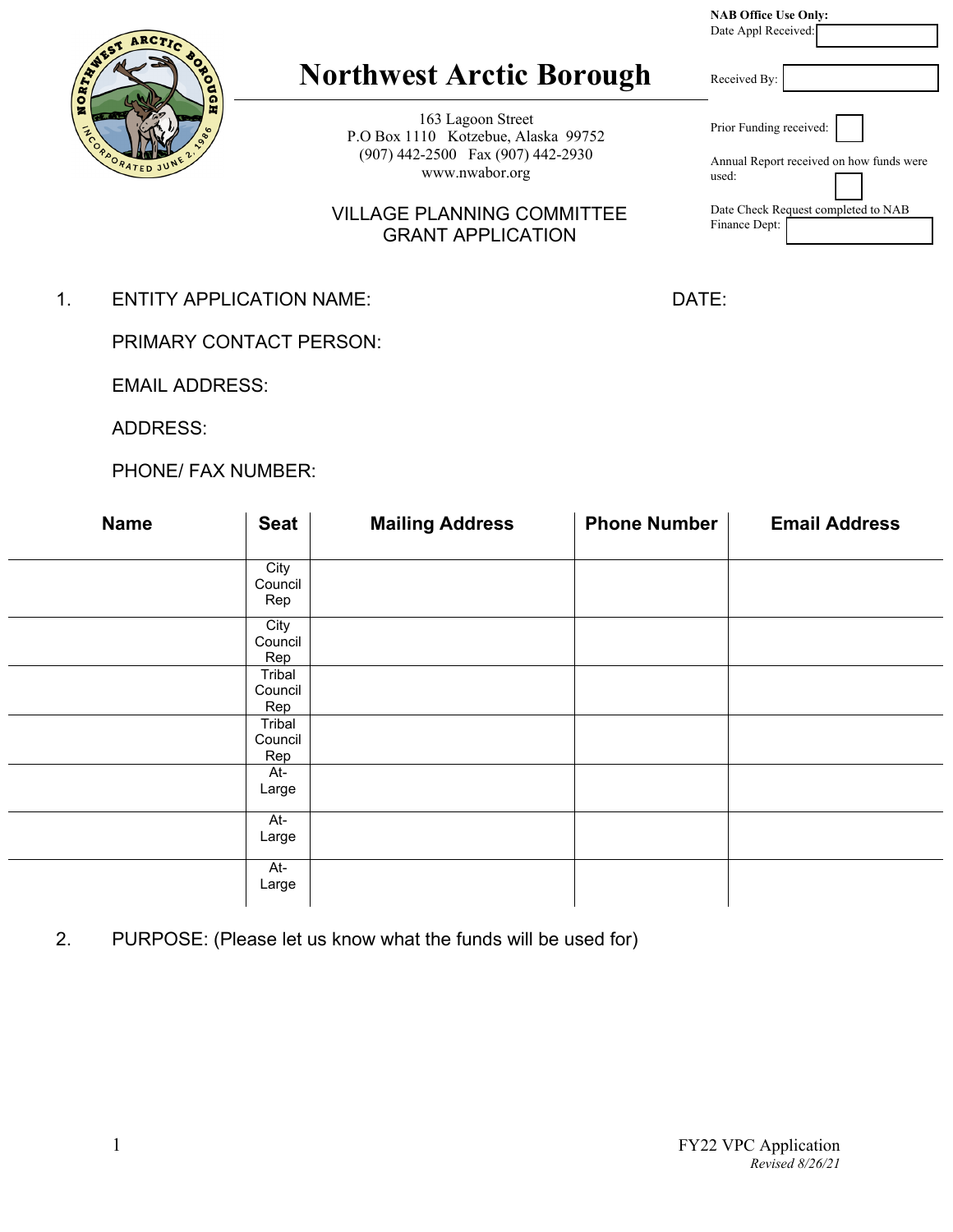

# **Northwest Arctic Borough**

163 Lagoon Street P.O. Box 1110 Kotzebue, Alaska 99752 (907) 442-2500 Fax (907) 442-2930 www.nwabor.org

### 3. BUDGET

Please specify intended use of the funding and use additional space if necessary. The following expenditures are anticipated for the planning year: (This is an example for your use, you do not have to use the specified line items if it does not pertain to your budget).

| <b>VPC Budget</b>   |               |                         |                 |    |          |  |
|---------------------|---------------|-------------------------|-----------------|----|----------|--|
| <b>Meeting Fees</b> | # of Meetings | Total \$ per<br>Meeting | Total \$        |    |          |  |
| Joint               |               | Total \$ per            |                 |    |          |  |
| <b>Meeting Fees</b> | # of Meetings | Meeting                 | Total \$        |    |          |  |
| Food &              |               |                         |                 |    |          |  |
| <b>Beverages</b>    |               | Total \$ per            |                 |    |          |  |
| for Mtgs            | # of Meetings | Meeting                 | Total \$        |    |          |  |
|                     |               |                         |                 |    |          |  |
| Admin Fee           |               |                         | Total \$        |    |          |  |
|                     |               |                         |                 |    |          |  |
| <b>Supplies</b>     |               |                         | Total \$        |    |          |  |
| Facilitator         |               |                         |                 |    |          |  |
| Fee                 |               |                         | Total \$        |    |          |  |
|                     |               |                         |                 |    |          |  |
| Door Prizes         |               |                         | Total \$        |    |          |  |
|                     |               |                         |                 |    |          |  |
| Misc.               |               |                         | Total \$        |    |          |  |
|                     |               |                         | <b>TOTAL \$</b> | \$ |          |  |
|                     |               |                         |                 |    | 7,500.00 |  |

#### 4. AGREEMENT:

*We have agreed that the VPC has appointed the following Representatives from the Tribe and the City to serve as the Authorized Representatives. The Authorized Representatives (AR) stated below agree that all required reporting documentation will be submitted to the Planning Department by the deadline, May 31, 2022 in order to be eligible for future funds.* 

*The authorized representatives agree to notify the NAB for new appointed members or terminations during the grant period.*

#### AUTHORIZED REPRESENTATIVES:

| City Rep: Printed Name   | Signature | Date |
|--------------------------|-----------|------|
| Tribal Rep: Printed Name | Signature | Date |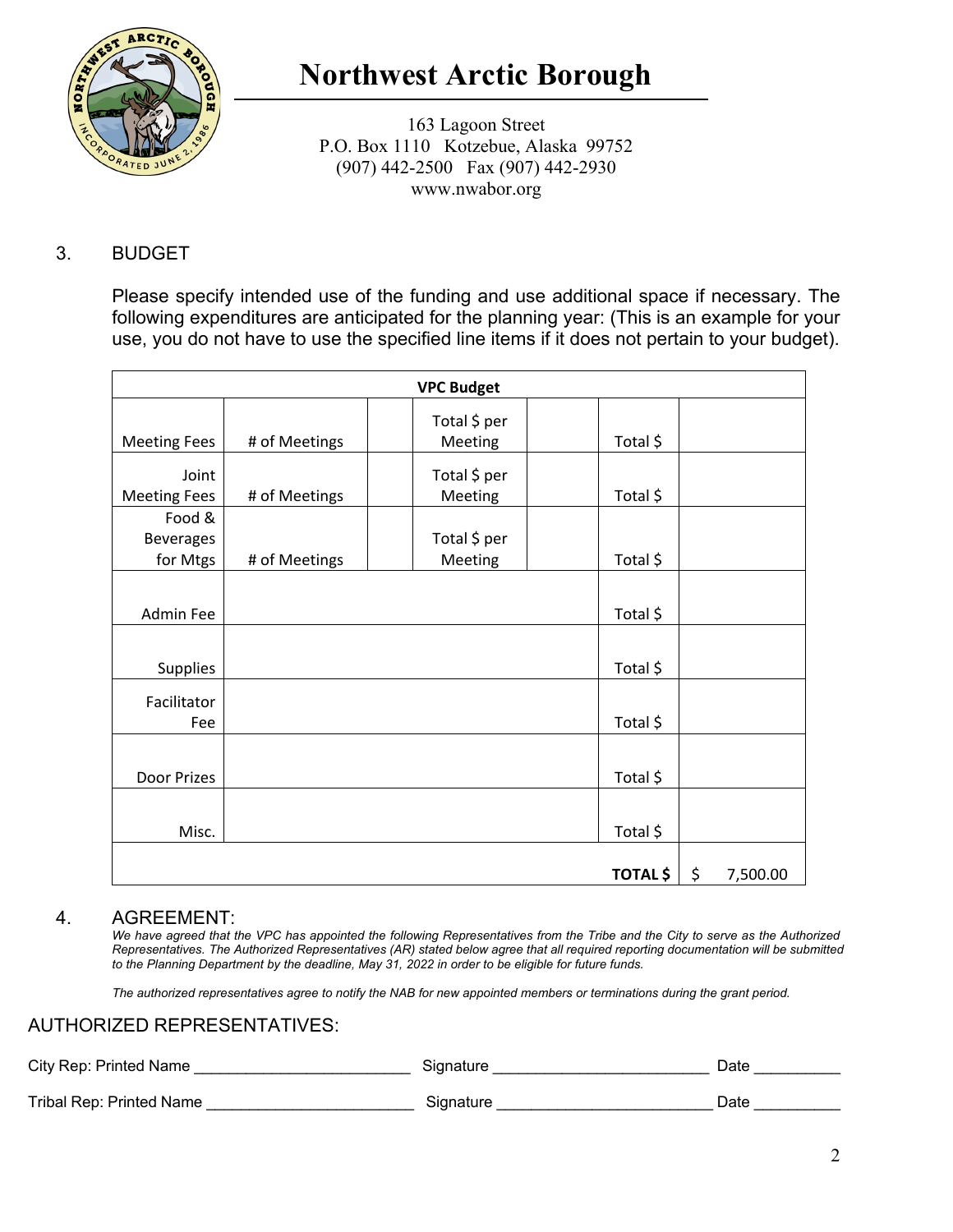

## **Northwest Arctic Borough**

163 Lagoon Street P.O. Box 1110 Kotzebue, Alaska 99752 (907) 442-2500 Fax (907) 442-2930 www.nwabor.org

#### *KEEP THE FOLLOWING PAGES FOR YOUR REORDS, TURN PAGES 1 & 2 TO THE NAB PLANNING DEPT.*

### 5. INFORMATION & PURPOSE

The NAB Planning Department provides \$7,500 to each community<sup>[1](#page-2-0)</sup> to support Village Planning Committee's (VPC) for planning purposes such as updating the local village comprehensive plan and updating capital/ community priorities. According to NABC 8.12.040, VPCs are advisory committees to the borough for platting, planning and zoning purposes. They shall also serve as advisory committees to local village councils regarding community planning issues, including but not limited to, village comprehensive plans.

VPC grants are awarded every fiscal year to those communities who complete the following:

- $\checkmark$  Proper appointment of VPC members;
- $\checkmark$  Submit an annual budget for expenditure of grant funds; and
- $\checkmark$  Submit meeting minutes which include how the funds were spent; and
- $\checkmark$  Demonstrate existence of a system for proper accounting;

### 6. ELIGIBILITY

Each community will have seven (7) VPC members total:

 Two (2) City Council members appointed by the City Council *(Does not apply to WTK, WTK will have 3 tribal reps and 4 at-large)*

 $\triangleright$  Two (2) Tribal Council members appointed by the IRA Council and

 $\triangleright$  Three (3) At-large members appointed by the Borough Mayor (not concurrently seated on the City nor Tribal Councils). The Planning Department will post a public notice to solicit at-large members. Please submit a letter of interest to the Borough Mayor if you would like to serve in an at-large seat.

### 7. APPLICATION SUBMISSION DEADLINES AND CONTACT INFORMATION

All applications and reports will be submitted to: Northwest Arctic Borough Planning

Department ATTN Planning Director. Email: eharvey@nwabor.org PO Box 1110

Kotzebue, Alaska 99752. Phone: (907)442-8209

<span id="page-2-0"></span>8. REPORTING REQUIREMENTS

<sup>1</sup> *Communities who have municipalities and unincorporated communities within the borough that have not been delegated planning, platting and land use regulatory authority under NABC 8.12.030 may form a VPC under the provisions of this section.*